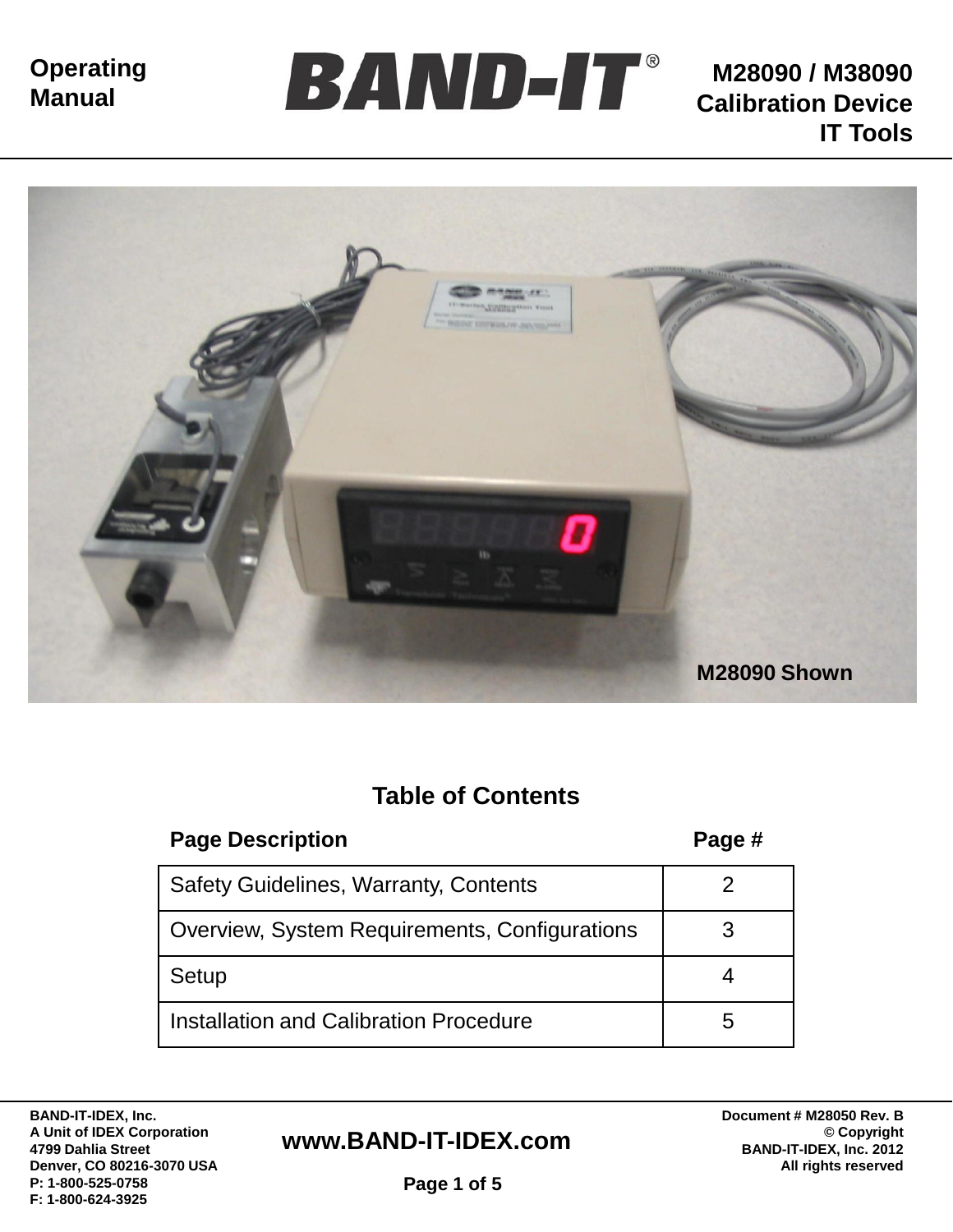

## **Safety Guidelines**

- Read this manual and become familiar with the IT tool before connecting and installing the Calibration Device.
- Protective eyewear should be worn when connecting and disconnecting an IT-series tool to compressed air sources and during operation.
- XIT and IT tool functions can be immediately stopped by releasing the tool trigger.
- To prevent shock, keep unit away from water or conductive liquids. Keep this device away from water, solvents, lubricants and dirty environments.
- The electronic load sensors and components are sensitive to shock and vibration. Handle with care.
- This device is not meant to be disassembled. Care should be taken not to damage cable connections.
- This device should be stored in its protective case when not being used.

## **Warranty**

For Warranty information visit the following URL: **www.BAND-IT-IDEX.com**

# **Contents**

This calibration device has been designed as a one-piece unit. It is not intended to be disassembled for any reason. The components of this device are:

- The Load Cell Housing with its permanently attached 9' shielded data cable. The housings for the M28090 and M38090 are different to accommodate the various tool configurations.
- The Display Module with its permanently attached 6' grounded AC cord
- Quick Release Pins
	- M28090: P/N I22487 (2 supplied)
	- M38090: P/N I51074 (2 supplied)
- Protective storage case
- Operators Manual

**BAND-IT-IDEX, Inc. A Unit of IDEX Corporation 4799 Dahlia Street Denver, CO 80216-3070 USA P: 1-800-525-0758 F: 1-800-624-3925**

#### **www.BAND-IT-IDEX.com**

**Document # M28050 Rev. B © Copyright BAND-IT-IDEX, Inc. 2012 All rights reserved**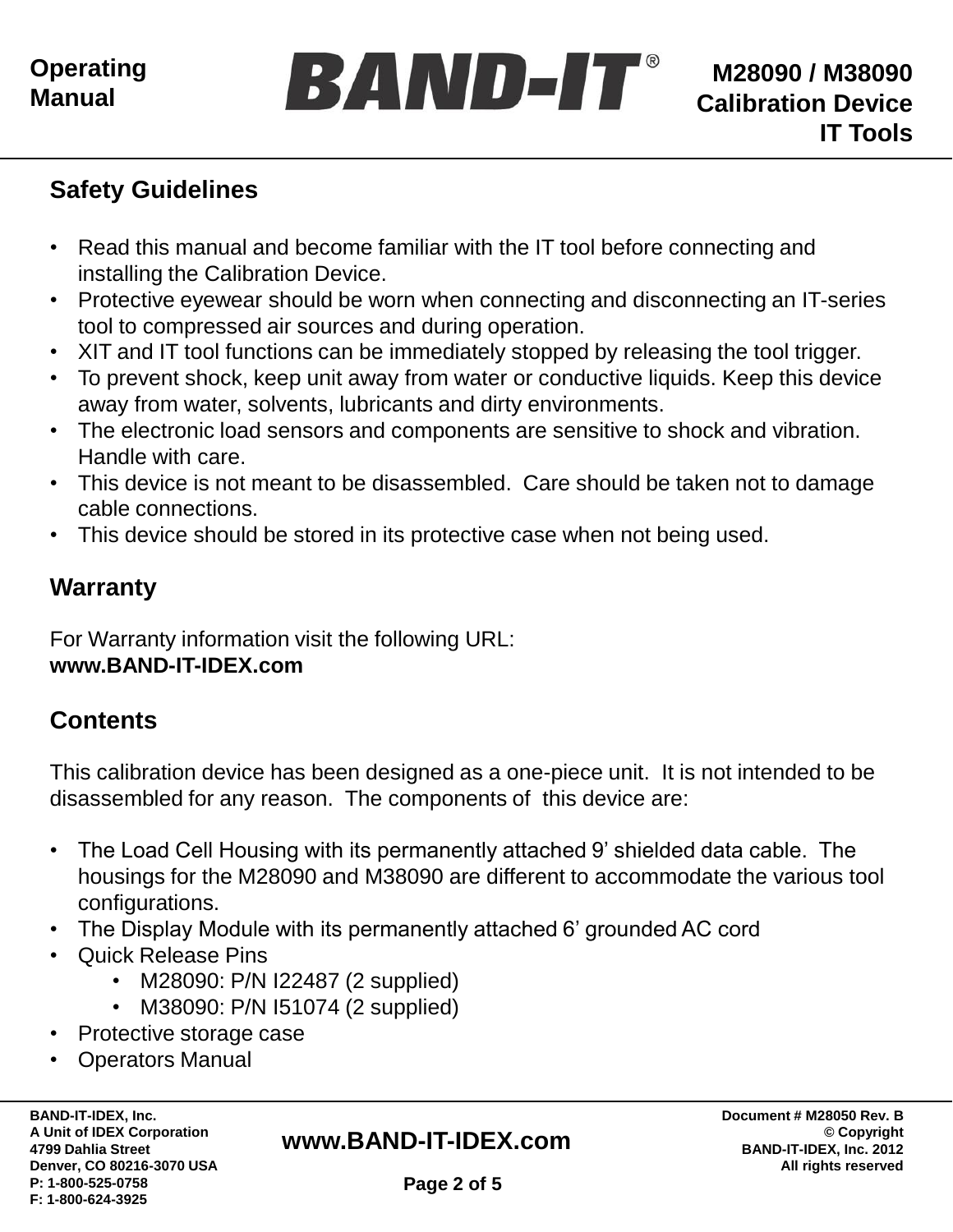

#### **Calibration Device Overview**

- This device displays the tension output of the IT-series tool in relation to the air pressure settings on the attached Air Controller Module. Adjustments to Tension Air Pressure Gauge of the Air Controller Module will affect the displayed numerical values.
- The most realistic performance can be measured when the IT tool is monitored and calibrated to the Air Control Module at its regular location. The data will represent the typical conditions at the site of clamp installation.
- This device is intended for use with BAND-IT pneumatic IT-series tools only.
- Calibration devices should be sent to BAND-IT if in need of recertification .

# **System Requirements**

- Confirm air requirements for pressure, volume and proper filtration as identified in tool operators manual. See tool specific Operating Manual.
- Power Requirements
	- The device is equipped with a standard, 6-foot long, 110 volt AC cord.
	- Confirm electrical requirements have been met with a grounded outlet. A grounded extension cord may be used as necessary.
	- This device may also be run on universal power choices. (i.e. 220V, 50Hz)

# **Calibration Device Configurations**

- M28090 is for use with the -AB-IT tool configurations.
- M38090 is for use with the –B– and the –C– IT tool configurations.

#### **www.BAND-IT-IDEX.com**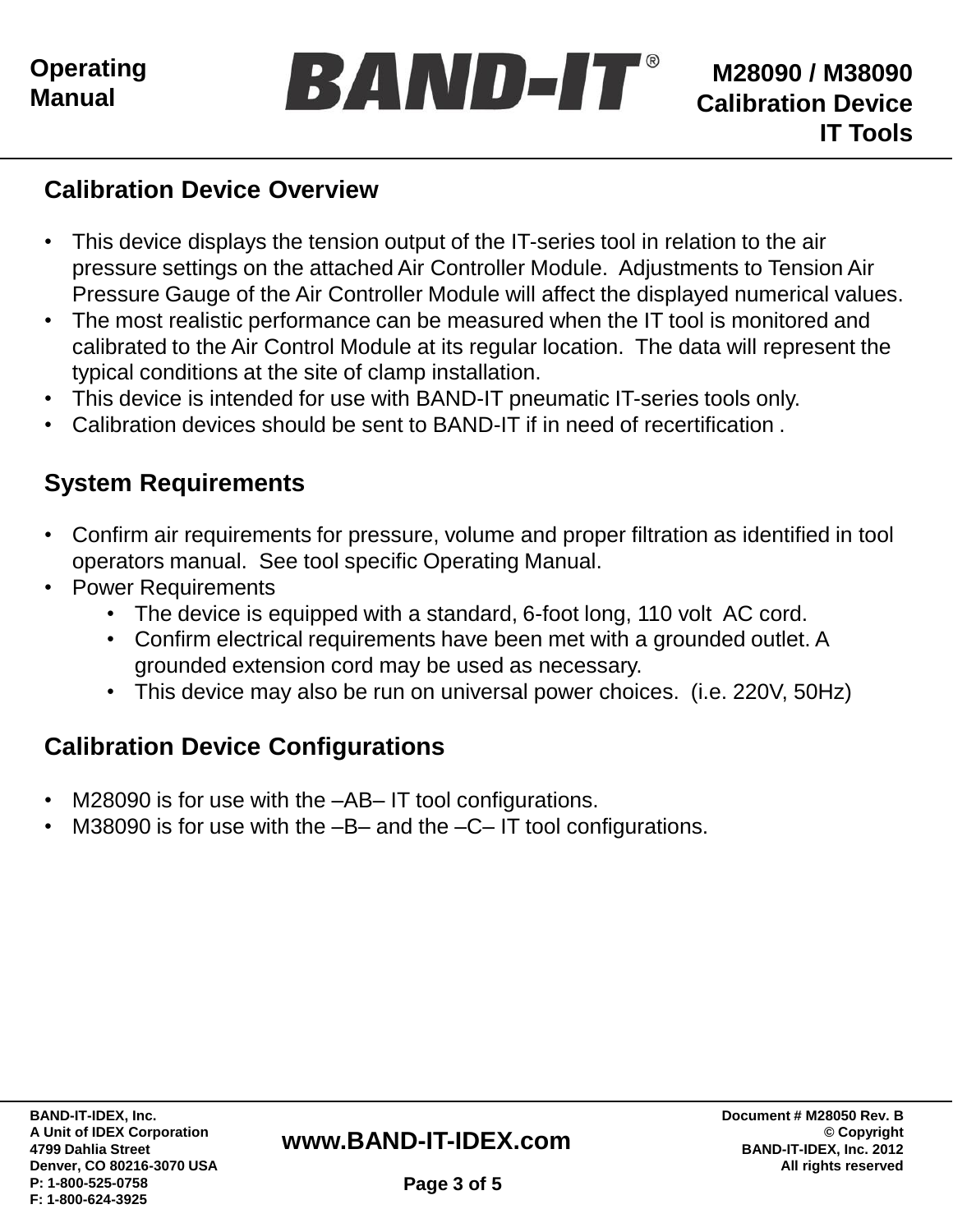

## **Setup**

1) We suggest the IT-series tool be prepared prior to calibration by having the following operations performed: cleaning, lubrication and functional testing.

BAND-IT®

- 2) Plug this Calibration Device into a 110 VAC outlet. The display should read within a range of  $-5$  to  $+5$  (pounds). If the value displayed is not within this range, the device should be returned to BAND-IT for repair and recertification prior to use. (see Photo #2 below)
- 3) Turn off the air supply to the IT tool by turning off the Air Shut-Off Valve on the Air Controller Module (see tool instruction manual).
- 4) Remove the Maintenance Cover. See the IT tool specific Operators Manual for more details.
	- a) Tools using M28090: Release tension on the Maintenance Cover by releasing the Maintenance Cover Jam Screw or release Cam Bar Tension Lever. Remove the Maintenance cover by either removing the two quick release pins or the shoulder bolt and two screws, depending on the configuration.
	- b) Tools using M38090: Remove the two retaining rings and then the two clevis pins to remove Maintenance Cover.
- 5) Leave the tension block in position for calibration. (see Photo #3 below).
- 6) If your model of the IT tool is not equipped with hole locations for Quick Release Pins to secure the Maintenance Cover in place, the tool is not compatible with this Calibration Device. The IT tool can be returned to BAND-IT for necessary modifications. Do not attempt to modify the housing or Maintenance Cover.



**BAND-IT-IDEX, Inc. A Unit of IDEX Corporation 4799 Dahlia Street Denver, CO 80216-3070 USA P: 1-800-525-0758 F: 1-800-624-3925**

Photo #2 Photo #3

**www.BAND-IT-IDEX.com**

**Document # M28050 Rev. B © Copyright BAND-IT-IDEX, Inc. 2012 All rights reserved**

**Page 4 of 5**